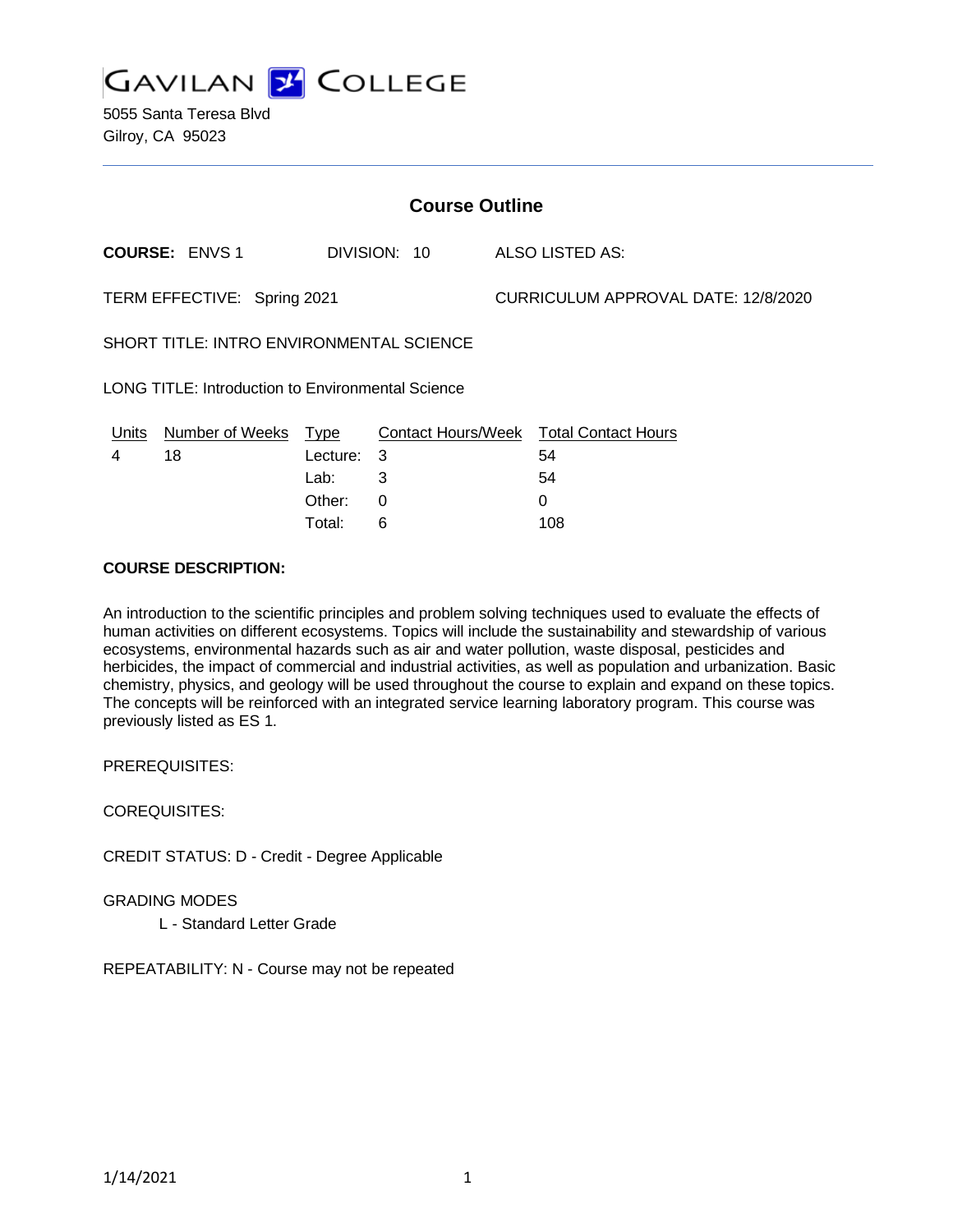SCHEDULE TYPES:

- 02 Lecture and/or discussion
- 03 Lecture/Laboratory
- 04 Laboratory/Studio/Activity
- 04B Laboratory LEH 0.75
- 05 Hybrid
- 71 Dist. Ed Internet Simultaneous
- 72 Dist. Ed Internet Delayed
- 73 Dist. Ed Internet Delayed LAB
- 73B Dist. Ed Internet LAB-LEH 0.75

# **STUDENT LEARNING OUTCOMES:**

By the end of this course, a student should:

1. Use the scientific method to investigate and evaluate local, national and global environmental issues.

- 2. Explain how matter and energy changes as they cycle through ecosystems.
- 3. Explain the role of evolution, biodiversity and population dynamics in ecosystems.
- 4. Critically evaluate renewable and nonrenewable energy resources.

5. Use modern laboratory techniques and equipment to identify pollutants and use quantitative analysis to evaluate the effects on the environment.

6. Apply objective problem-solving techniques to evaluate various environmental issues as they relate to politics, society, the legal system, economics at the local, national and global level.

## **CONTENT, STUDENT PERFORMANCE OBJECTIVES, OUT-OF-CLASS ASSIGNMENTS**

Curriculum Approval Date: 12/8/2020

LECTURE CONTENT:

## 3 HOURS - INTRODUCTION TO ENVIRONMENTAL SCIENCE

- A. Scientific methodologies: How science works
- B. Role of science in solving environmental problems
- C. Finding, interpreting, and evaluating scientific information
- D. History of environmentalism
- E. Environmental ethics and economics: our values and choices
- F. Environmental sustainability
- Student Performance Objectives (SPO):

1. Be able to describe what Environmental Science is and how the scientific method can help people understand the world.

- 2. Be able to discuss why it is important to know how humans interact with the environment.
- 3. Describe the role of ethics in environmental decision making.
- 4. Describe the anthropocentric, biocentric, and ecocentric ethical worldviews.
- 5. Discuss how environment and the economy are intricately linked.
- 3 HOURS ECOLOGICAL PRINCIPLES
- A. Physical Environment
- B. From Chemistry and Energy to Life
- C. Environmental systems: connections, cycles and feedback loops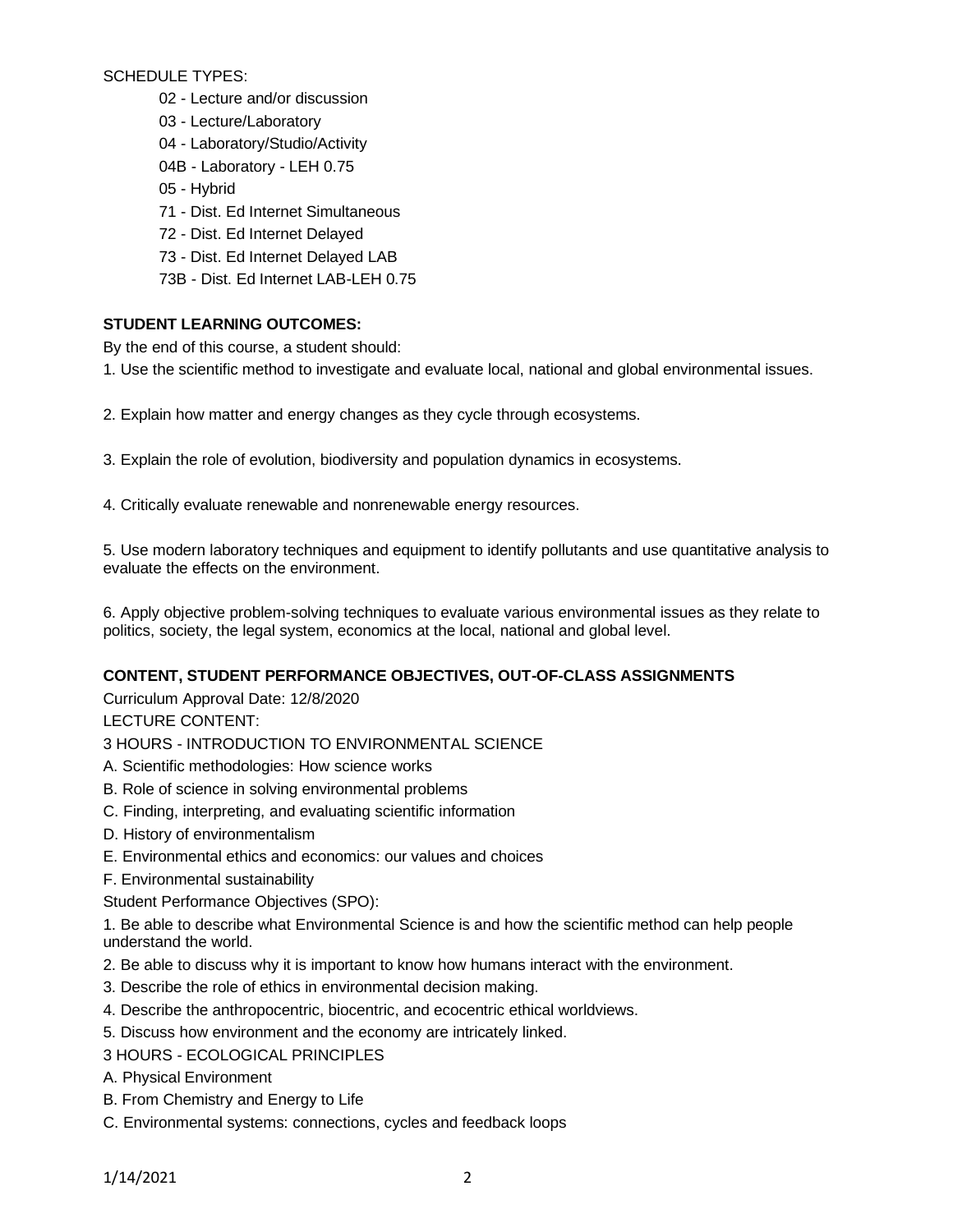- D. Energy flow through ecosystems
- 1) Energy forms and the laws of thermodynamics
- 2) Food chains, food webs, and ecological pyramids
- 3) Bioaccumulation and biomagnifications of contaminants

Student Performance Objectives (SPO):

- 1. Describe the fundamental building blocks of matter.
- 2. Discuss the characteristics, sources, and uses of various forms of energy for living organisms.
- 3. Describe the various types of ecosystems/biomes.
- 4. Describe the principles of ecological pyramids.
- 3 HOURS ECOLOGICAL PRINCIPLES continued
- A. Cycling of matter within ecosystems
- 1) Conservation of mass
- 2) Biogeochemical cycles
- 3) Ecosystems/Biomes
- Student Performance Objectives (SPO):
- 1. Define a system.
- 2. Describe major characteristics of various biomes and ecosystems.
- 3. Describe the major biogeochemical cycles and the human impacts on these cycles.
- 3 HOURS ECOLOGICAL PRINCIPLES continued
- A. Populations: species, evolution, population ecology, human demographics
- B. Biological communities: species interactions, ecological niche, succession

Student Performance Objectives (SPO):

- 1. Discuss the relationship between evolution of species and biodiversity.
- 2. Describe the theory of evolution by natural selection.
- 3. Describe the major characteristics of population.
- 4. Discuss the important interactions between species that occur within communities.
- 3 HOURS BIODIVERSITY, PRESERVATION, CONSERVATION
- A. Definition and importance of biodiversity
- B. Endangered and threatened species
- C. Invasive species and other threats to biodiversity
- D. Legislation: Endangered Species Act
- E. Social, economic, and/or cultural impacts/considerations

Student Performance Objectives (SPO):

- 1. Discuss the various types of biodiversity.
- 2. Explain species extinction and causes of biodiversity loss.
- 3 HOURS POPULATION AND GROWTH

Student Performance Objectives (SPO):

- 1. Describe how population growth affects the environment.
- 2. Discuss why wealthy countries, with lower growth rates can have a huge environmental impact.
- 3. Discuss the concept of urbanization and why public lands are needed.
- 4. Discuss the issues and alternatives involved in modern forest management.
- 5. Discuss the tools for planning sustainable cities and urban areas.
- 3 HOURS AGRICULTURE, BIOTECHNOLOGY, AND THE FUTURE OF FOOD

Student Performance Objectives (SPO):

- 1. Discuss the current status of agriculture production.
- 2. Describe role of pest management in agriculture.
- 3. Discuss pros and cons of transgenic crop.
- 4. Discuss various methods of preserving genetic diversity of agricultural products.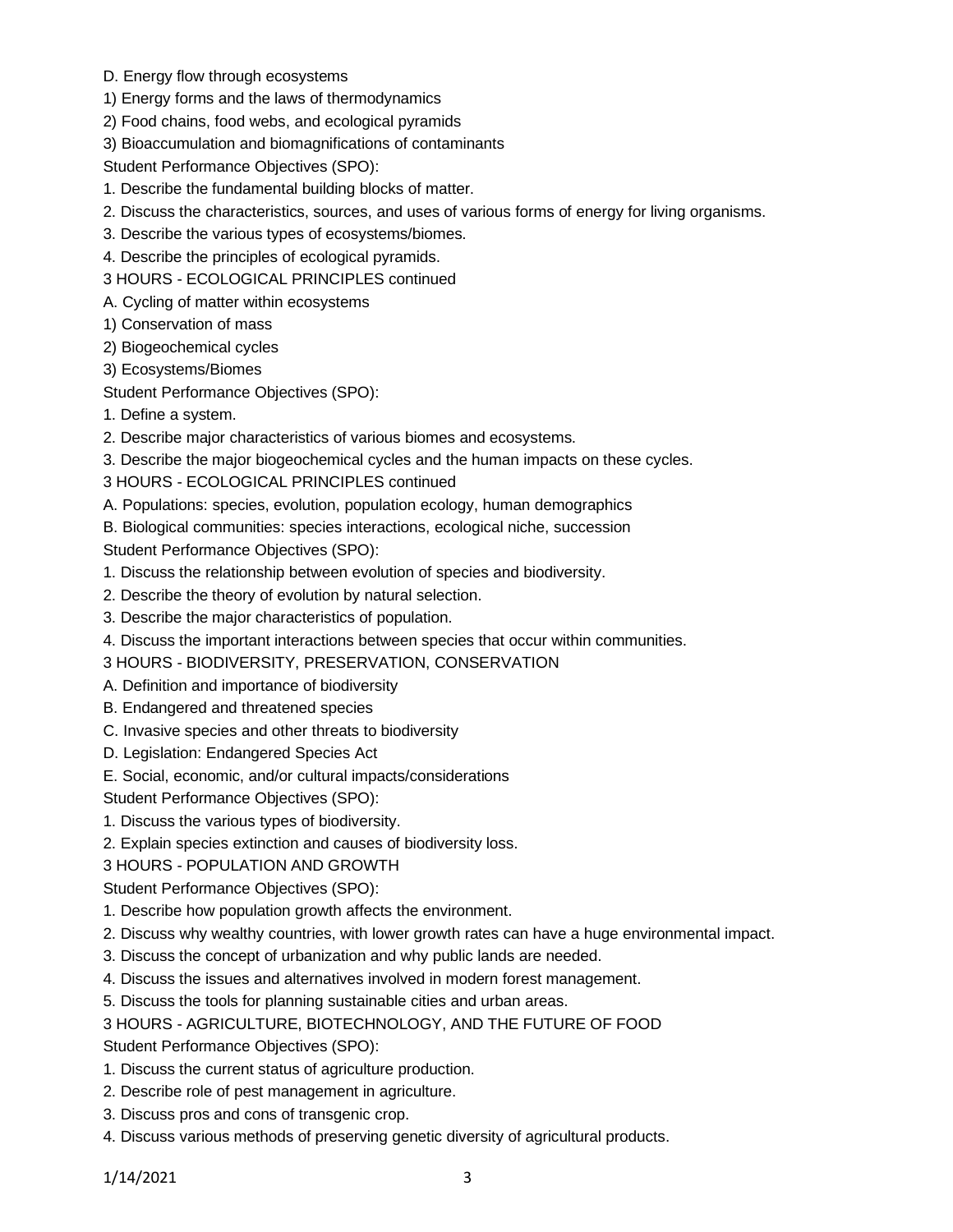- 5. Describe the environmental impacts of modern animal production methods.
- 6. Discuss the characteristics and environmental benefits of sustainable agriculture.
- 3 HOURS WATER
- A. Water as a resource
- 1) Properties and importance
- 2) Hydrologic cycle and human impacts
- 3) Resource issues: flooding, drought, groundwater depletion, salinization, wetland loss
- 4) Water conservation and management strategies
- 5) California water resources and use
- 6) Personal water use
- Student Performance Objectives (SPO):
- 1. Describe the Hydrological cycle and human impact on water resources.
- 2. Describe the importance of water its properties and characteristics.
- 3. Compare and contrast the structure and function of marine and freshwater ecosystems.
- 4. Examine strategies for solving freshwater depletion problems.
- 3 HOURS WATER continued
- A. Water Pollution
- 1) Types, sources, and effects of water pollution
- 2) Improving water quality
- 3) Wastewater and drinking water treatment
- B. Legislation: e.g. Safe Drinking Water Act, Clean Water Act
- C. Social, economic, and/or cultural impacts/considerations

Student Performance Objectives (SPO):

- 1. Describe the types and the effects of water pollution.
- 2. Investigate water quality local, state, national and other countries.
- 3. Describe the Clean Water Act and how it protects our waters.
- 3 HOURS AIR
- A. Air as a resource: properties and importance
- B. Air pollution: types, sources, effects, solutions
- C. Regional and global atmospheric changes: causes, effects, solutions
- 1) Global climate change
- 2) Ozone depletion
- 3) Acid deposition
- D. Legislation: e.g. Clean Air Act, Kyoto Protocol, Montreal Protocol
- E. Social, economic, and/or cultural impacts/considerations
- Student Performance Objectives (SPO):
- 1. Be able to list the various types of pollutants in the air and their effects on the environment.

2. Compare and contrast the different types of greenhouse gases, how they operate and their effects on the environment.

- 3. Discuss current conclusions made by atmospheric scientist about global climate change.
- 4. Describe some causes of the debate surrounding climate change.
- 5. Describe the Clean Air Act and the Kyoto protocol.

3 HOURS - ENERGY

- A. Units for energy and power
- B. Fossil fuels: types, origin, availability, pros and cons, new technologies
- C. Nuclear energy: types, pros and cons, safety, radioactive waste
- Student Performance Objectives (SPO):
- 1. Define energy.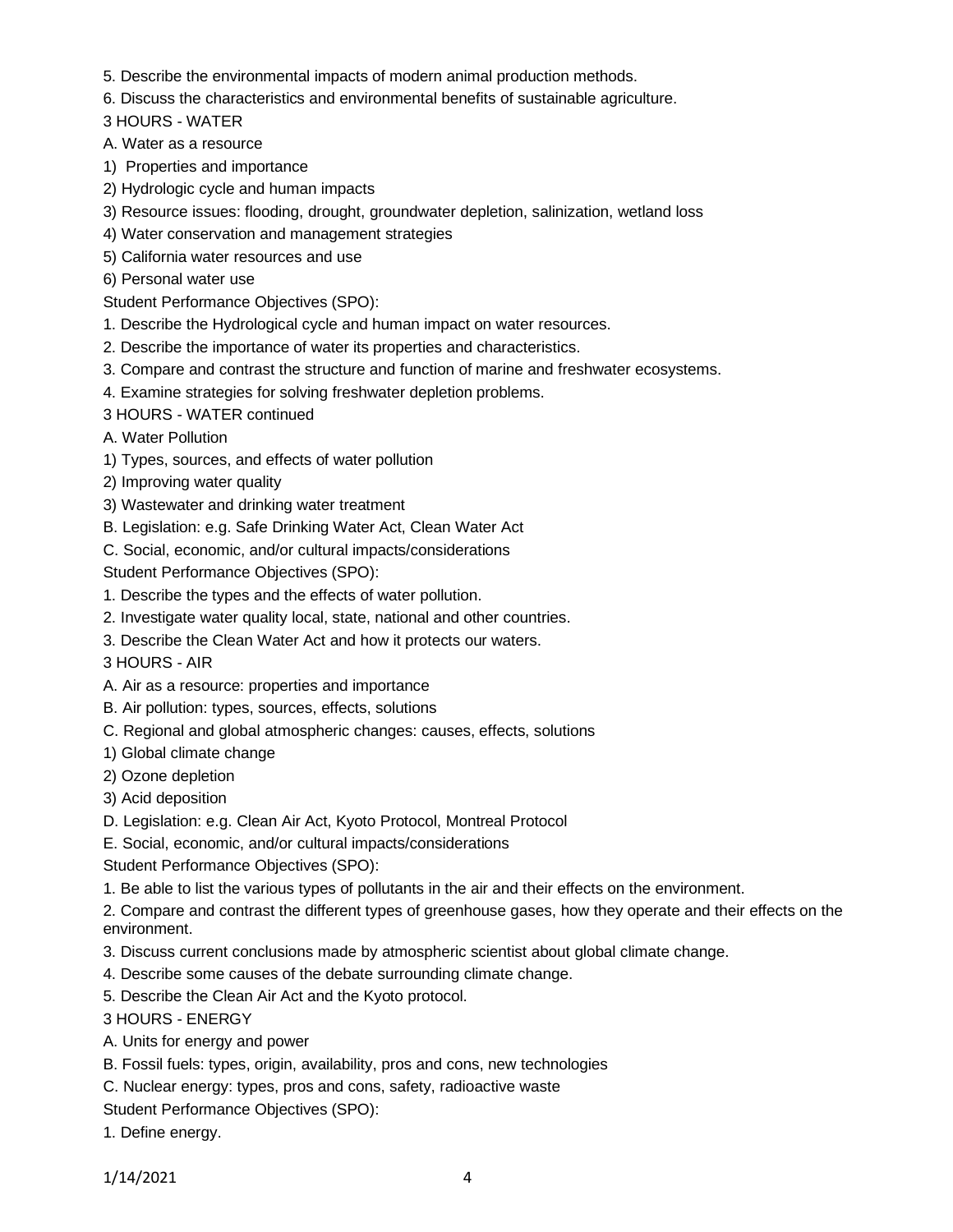- 2. Describe energy usage for developed and developing countries.
- 3. Describe the development of non-renewable energy and renewable energy.
- 4. Describe renewable energy sources.
- 5. Describe how nuclear reactors work.

6. Describe the environmental impact using fossil fuels, natural gas and nuclear energy.

- 3 HOURS ENERGY continued
- A. Renewable energy: types, pros and cons, new technologies
- B. Conservation and efficiency
- C. Energy strategies: national, local, personal
- D. Social, economic, and/or cultural impacts/considerations
- E. Renewable and Nonrenewable energy sources

Student Performance Objectives (SPO):

1. Compare and contrast the sources of renewable and nonrenewable energy used by developing and developed countries.

2. Discuss the advantages and disadvantages of wind, geothermal, hydrogen fuel and nuclear energy usage.

3. Discuss the environmental impacts of using fossil fuels and other alternatives.

5 HOURS - SOLID AND HAZARDOUS WASTE

- A. Solid waste: types, sources, disposal methods, environmental impacts
- B. Hazardous waste: types, sources, disposal methods, environmental impacts
- C. Waste prevention: reduction, reuse, recycling
- D. Legislation: e.g. Resource Conservation and Recovery Act, Superfund Act
- E. Social, economic, and/or cultural impacts/considerations
- Student Performance Objectives (SPO):
- 1. Discuss the various categories of waste.
- 2. Describe new methods, such as composting and recycling.
- 5 HOURS OUR FUTURE WORLD: CREATING SUSTAINABLE COMMUNITIES
- A. Feeding our communities: Sustainable agriculture
- B. Where do we live and work: Urbanization trends and creating sustainable cities
- 1) Land-use planning, sustainable development
- 2) Urban Forestry
- 3) Green-building
- Student Performance Objectives (SPO):
- 1. Describe the concept of sustainable development.
- 2. Describe the difference between growth and progress and methods to achieve sustainable progress.
- 3 HOURS ENVIRONMENTAL POLICY
- A. Decision making and problem solving
- Student Performance Objectives (SPO):
- 1. Discuss goals of environmental policy.

2. Describe the legislative, executive and judicial branches of the U.S. Government and how they influence environmental policies.

3. Identify the major steps of environmental policy making process.

4. Describe the various state, federal and international organizations that are involved in environmental affairs.

- 3 HOURS ENVIRONMENTAL EDUCATION
- A. What then shall we do?
- B. What are the benefits, cost and limits of Green business and technology?
- Student Performance Objectives (SPO):
- 1. Summarize environmental education.

1/14/2021 5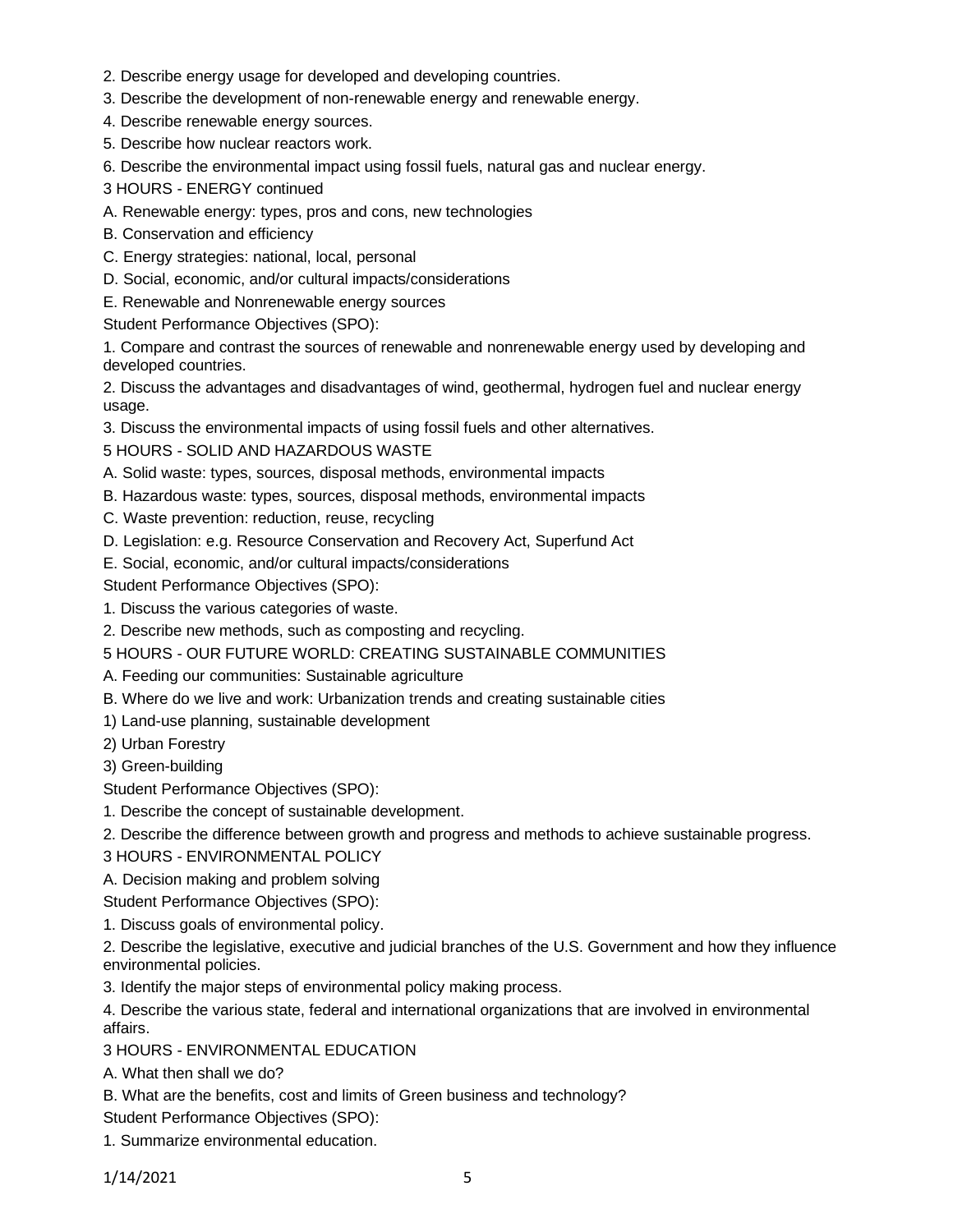- 2. Describe environmental literacy and how it helps us understanding our environment.
- 3. Evaluate practical changes that individuals can do to better conditions.
- 4. Define 'environmental leader'.
- 2 HOURS FINAL EXAM

LAB CONTENT: 3 HOURS Introduction of Lab Format and Scientific Methods. Introduce and review scientific literature and research methods. Introduce Service Learning and select primary research project. 3 HOURS Lab: Chemistry of Life, Molecule to Cell, Cell to Organism, Community Structure 3 HOURS Lab: Biogeochemical cycles, Ecosystems/Biomes, ID local biomes 3 HOURS Lab: Diversity I - Protista, Fungi, and Plant Ecological succession habitat survey Organism to population (species) Population to Community 3 HOURS Lab: Diversity II - Animal and Coevolution Habitat and Niche Ecological Competition Lifestyle Choices and effects on biodiversity 3 HOURS Lab: Estimating Population Size - quadrat sampling methods- plants and animals Human Population Dynamics Assessment of a Land-Use Planning report 3 HOURS Lab: Biotech - Genetically Modified Organisms Guest Speaker: Biotech/Agriculture industry 3 HOURS Lab: Stream Ecology Stream Quality Assessment using survey of animal/plant life and physical assessment: a. Total Dissolved Solids b. pH c. Biochemical Oxygen Demand d. Fecal Coliform a. Total phosphate b. Total Nitrate c. Ammonium Nitrogen 3 HOURS Lab: Field trip - Water Treatment Plant 3 HOURS Lab: Air Pollution - Natural sources, human sources, reduction efforts and legislation Guest speaker: EPA and Air Quality Assessment 3 HOURS Lab: Economics of Energy Consumption Renewable Energy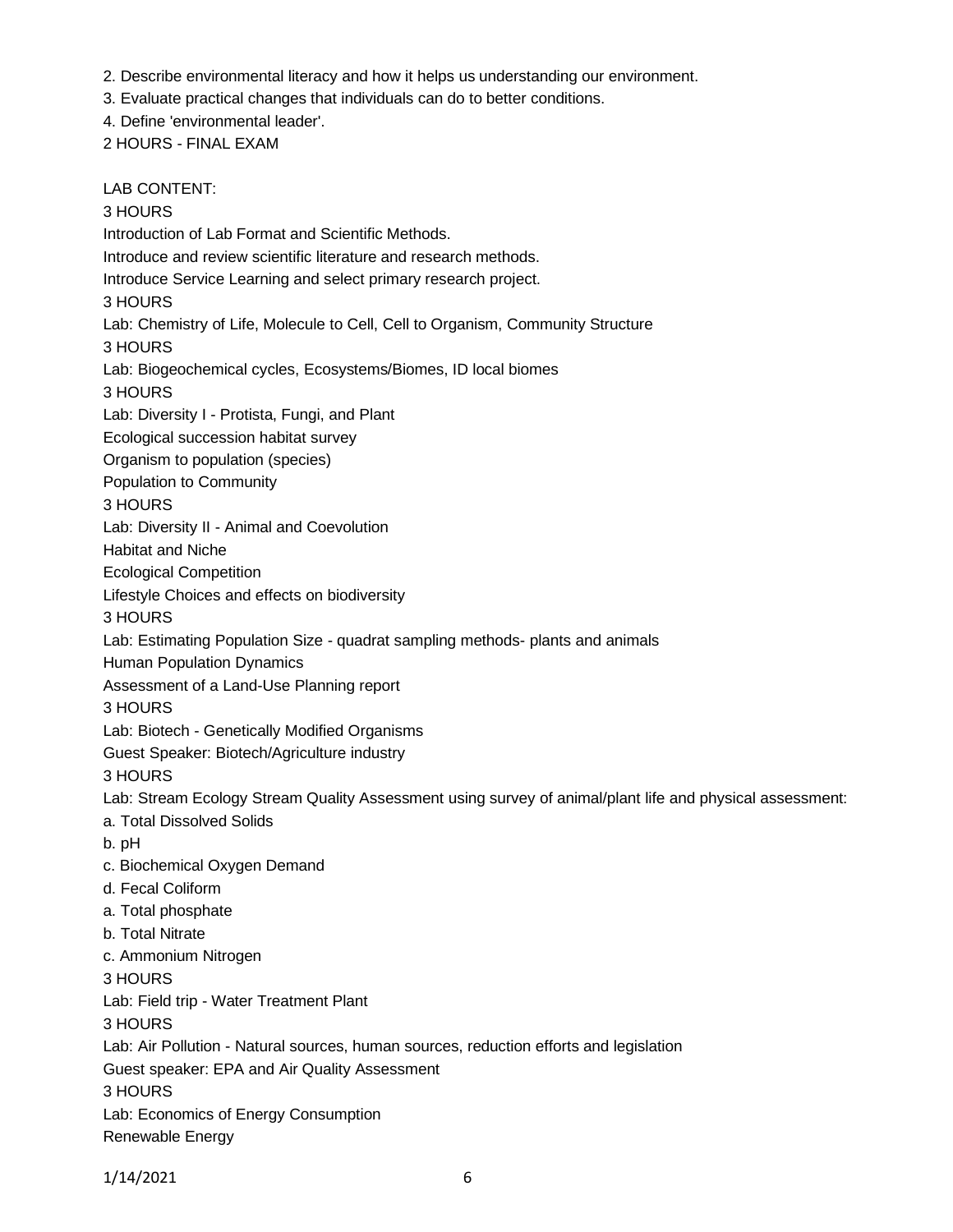Personal Energy Consumption Environmental Awareness and Lifestyle 3 HOURS Lab: Field trip - Power plant Calpine Gilroy Cogeneration/Moss Landing Power plant 6 HOURS Lab: Our Finite Resources Service Learning activity - Recycling and Waste management 6 HOURS Lab: Service Learning activity - Restoration/Conservation efforts Process of Land use planning Assessment of an Environmental Impact Report and mitigation Guest speaker - Environmental planner 3 HOURS Lab: Campus Environmental Audit - biodiversity survey, energy usage, water usage 3 HOURS Lab: Service Learning Project Activity and Report

## **METHODS OF INSTRUCTION:**

Lecture and visual aids Discussion of assigned reading Discussion and problem solving performed in class Quiz and examination review performed in class Homework and extended projects Field observation and field trips Guest speakers Collaborative projects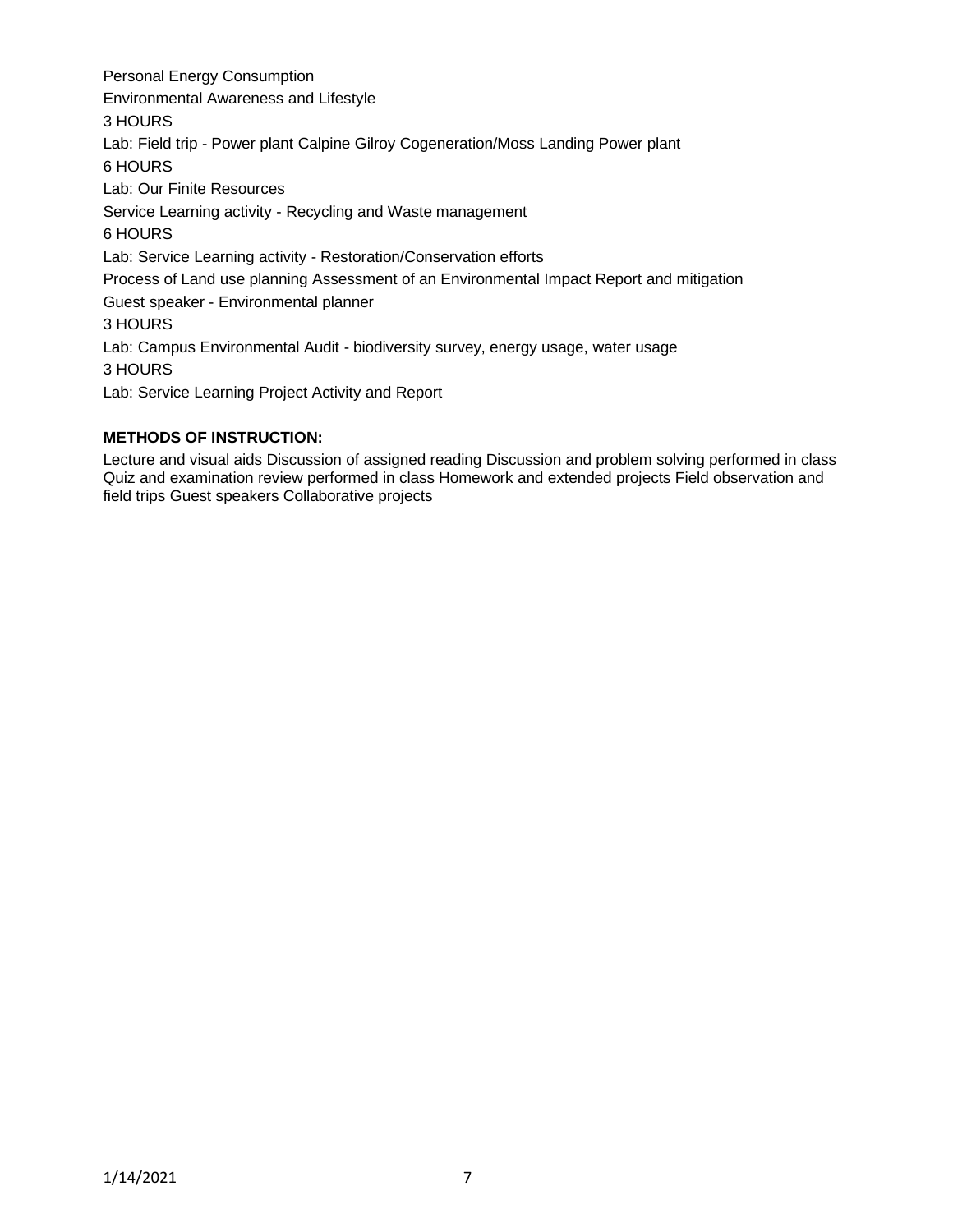#### **OUT OF CLASS ASSIGNMENTS:**

Required Outside Hours: 30

Assignment Description:

Within the semester assignment from text/open resources/Gavilan library resources will be used. The assignments will address environmental concerns we face today such as - How to achieve sustainability, which would allow humans to survive within Earth limits. Describe the contributions to the principles of environmental science by immigrants and indigenous people. Highlight contributions made by Charles Darwin, Alfred Wallace, Thomas Malthus, Garrett Hardin, Rachel Carson, John Muir, Gifford Pinchot and Aldo Leopold and contemporary individuals.

Required Outside Hours: 6

Assignment Description:

Use text and Gavilan library resources to describe the three phases of U.S. Environmental policy and some major environmental laws that were passed during each phase. What impact did the publication of 'Silent Spring' have in 1962?

Required Outside Hours: 72

Assignment Description:

Homework, lab reports, other written assignments

### **METHODS OF EVALUATION:**

Writing assignments

Percent of total grade: 10.00 %

Percent range of total grade: 10 % to 20 % Written Homework; Lab Reports; Essay Exams; Term or Other Papers

Problem-solving assignments

Percent of total grade: 10.00 %

Homework Problems; Field Work; Lab Reports; Quizzes; Exams; Other: service learning

Skill demonstrations

Percent of total grade: 40.00 %

Percent range of total grade: 30 % to 40 % Class Performance/s; Field Work

Objective examinations

Percent of total grade: 40.00 %

Percent range of total grade: 30 % to 40 % Multiple Choice; True/False; Matching Items; Completion; Other: Essay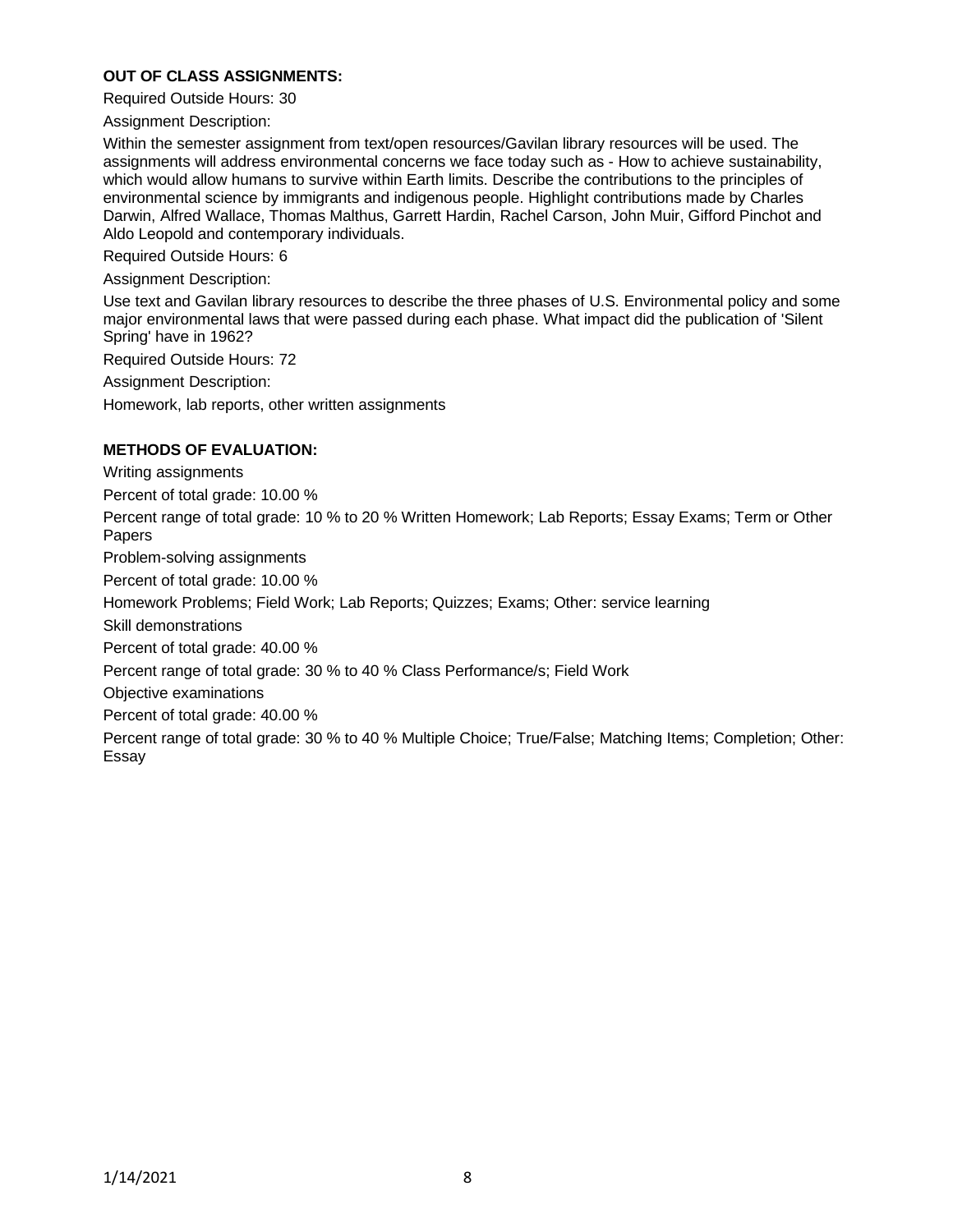## **REPRESENTATIVE TEXTBOOKS:**

Daniel J. Sherman and David R. Montgomery. Environmental Science and Sustainability. Norton,2020. Faculty have the option of adopting either textbook for their course. ISBN: 978-0-393-42211-5 Reading Level of Text, Grade: 14 Verified by: Publisher Jennifer Kurushima, Timothy Thomas. Environmental Science Lab Manual. 2020. Lab handouts created by Gavilan faculty ISBN: n/a Reading Level of Text, Grade: 12 Verified by: Word

#### **Recommended Representative Textbooks**

Cunningham/Cunningham. Environmental Science: A Global Concern 12th ed. McGraw Hill, ISBN: ISBN: 978-0-07-338325-5 Reading Level of Text, Grade: Reading level of text, Grade: 14 Verified by: Verified by:DYoung Travis P. Wagner, Robert Sanford. Environmental Science: Active Learning Laboratories and Applied Problem Sets. Wiley,2018. Lab Manual ISBN: 978-1119465744 Reading Level of Text, Grade: 12 Verified by: Word